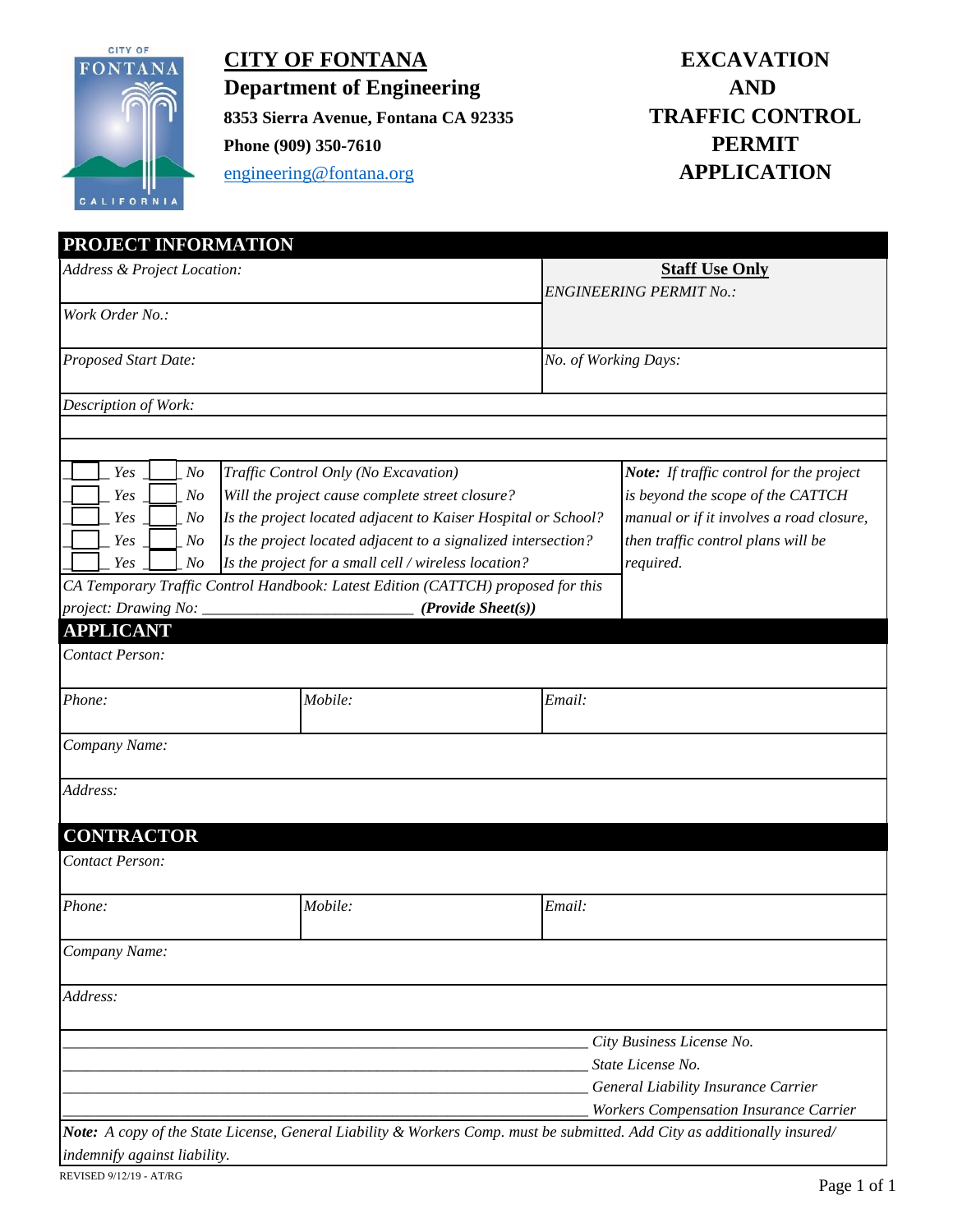

# City of Fontana

# TRAFFIC CONTROL/LANE CLOSURE PERMIT REQUIREMENTS

**A Traffic Control Permit is required for all work within the public right of way.** Traffic control permits shall be obtained from the City of Fontana Department of engineering prior to the start of any/all work. Please submit a completed [Permit-Application](https://www.fontana.org/DocumentCenter/View/10102/Excavation-and-Traffic-Control-Permit-Application) to [engineering@fontana.org](mailto:engineering@fontana.org) or call (909) 350-7610 for submittal instructions.

**Inspection coordination** shall be requested at least two working day prior to the start of any work in the public right-of-way. Inspections may be called into our IVR system at (909)350-7693; permit number is required, or via our eTrackit portal at [https://etrakit.fontana.org/etrakit/.](https://etrakit.fontana.org/etrakit/) We are unable to accommodate same-day inspection requests.

**Contractor Requirements** Before a Traffic Control/Lane Closure Permit is issued, the contractor shall obtain a City of Fontana Business License, provide a copy of their Contractor's License (Class A or C only – no B license), and provide proof of General Liability insurance and Workers Compensation insurance. In addition, the City of Fontana shall be named as additional insured. Insurance requirements include:

- Minimum \$1,000,000 General Liability
- Minimum \$1,000,000 Workers Compensation

These requirements apply to all contractors (including sub-contractors) working within the City.

**Minor Projects** that are determined to have minimal traffic impact will generally not require a Traffic Control Plan submittal. The applicant can use, as guidance for temporary traffic controls, the California Temporary Traffic Control Handbook (CATTCH). Note: This was formerly known as the California Joint Utility Traffic Control Manual. Simply list the most appropriate drawing number on the application. This handbook can be located online at: [https://www.sce.com/sites/default/files/inline-files/tcm\\_0.pdf.](https://www.sce.com/sites/default/files/inline-files/tcm_0.pdf) The permittee can also use the Manual of Uniform Traffic Control Devices as a guide to the placement of temporary traffic control devices.

**Major Projects** involving traffic control beyond the scope of the CATTCH handbook or the MUTCD will generally require engineered Traffic Control Plans. Such projects can include:

- Work within or close to signalized intersections
- Road closures requiring detour routes

If an engineered Traffic Control Plan is required, the City will require at least two weeks to review and process. Engineered traffic control plans shall include: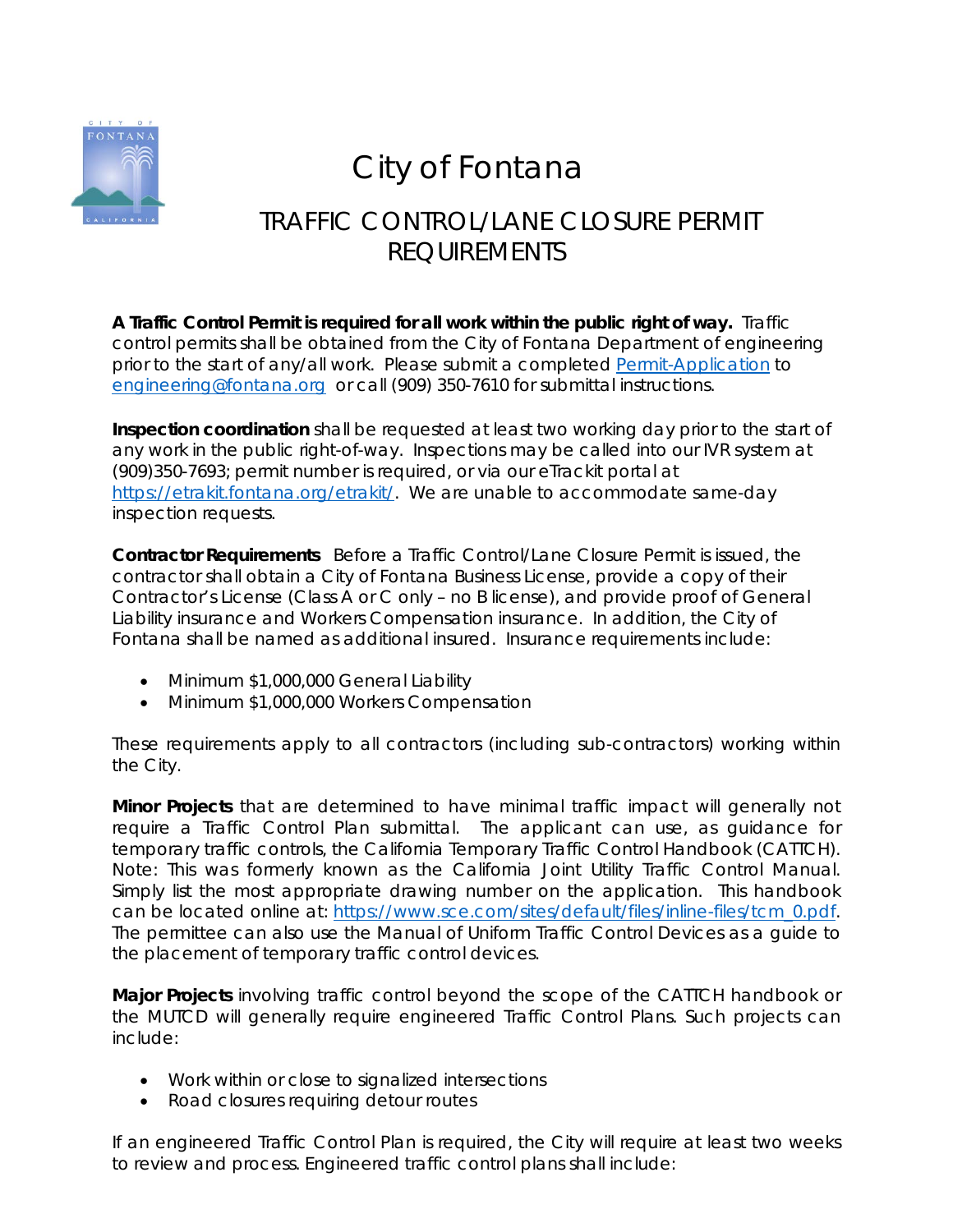- Existing roadway geometry and traffic controls
- Proposed temporary traffic control signing & striping (including spacing dimensions)
- The restriction of parking as necessary
- Work hours (as approved by the City) and project duration
- General notes (as provided by the City)
- Contact information
- Jurisdictional boundaries (as necessary)

### **Permittee Responsibility**

It is the responsibility of the permittee performing work on, or adjacent to, a roadway to install and maintain appropriate work zone temporary traffic control devices as necessary to provide safe passage for the traveling public (including pedestrians and bicyclists) through the work zone, as well as for the safeguard of workers.

#### **Advance Notification**

Any project causing a significant traffic impact will require the placement of Changeable Message Signs as well as the notification of emergency services, schools, transportation services and impacted residents. Notification shall be made a minimum of a week prior to starting work. Advance notifications shall be reviewed and approved by engineering staff.

#### **Restricting Parking**

If it is necessary to restrict parking, the contractor shall post signs a minimum of 48 hours prior to beginning work. Signs shall include restriction dates, times, the name of the contractor (or utility) and contact information.

**Work Times** are determined on a case-by-case basis. In general, no work shall encroach into the travel lane of a major street between the hours of 7:00 a.m. to 8:30 a.m. or from 3:30 p.m. to 6:00 p.m. Night work, when required, is limited to the hours of 9 p.m. to 5 a.m. Work times within the vicinity of schools will be restricted to avoid contributing to school zone congestion.

**Applications for Multiple Locations will not be accepted.** In order to track work within the City and provide inspection services, we require a separate application for each individual work location.

### **Fees**

The application fee is \$98.

The fee to review utility traffic control plans is \$100.

The fee to review engineered traffic control plans is \$400.

Plan check fees, if applicable, are determined by the type of plan. Inspection fees are determined by the project hours and duration. Traffic signal operations fees may also apply. These fees are billed per the City's comprehensive fee schedule.

### **Dig Alert**

It is the responsibility of the permittee to notify Dig Alert at least 48 hours prior to beginning any excavations.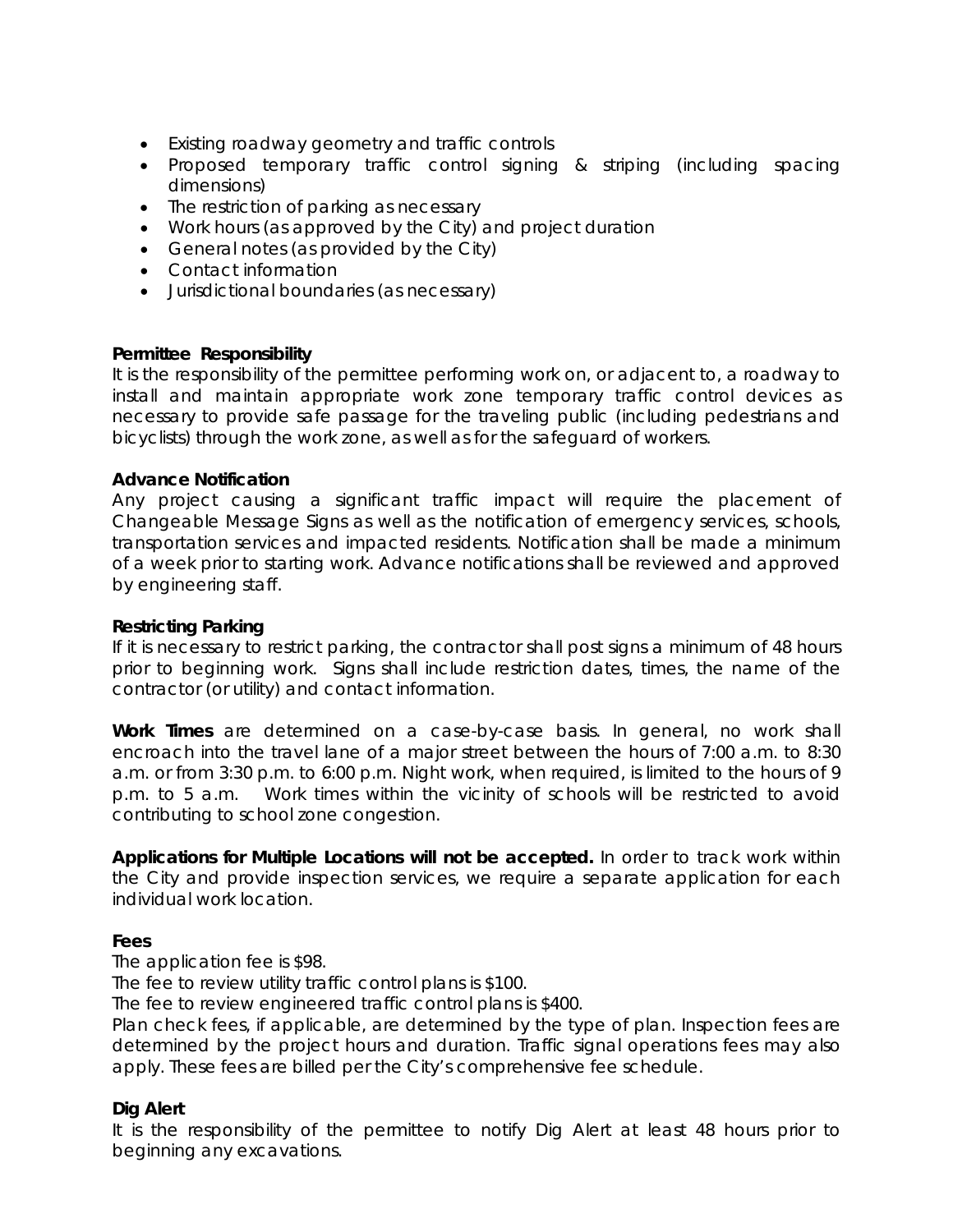**Damages** to any City facilities (sewer, storm drain, landscape, landscape irrigation, etc.) shall be repaired by the City and charged to the contractor.

**Trench repair** shall be in accordance with City Design Standard 1008.

**Responsibility to Maintain Temporary Traffic Control Devices** It is the responsibility of the contractor to maintain temporary traffic control devices throughout the course of the project to the satisfaction of the Engineer. The contractor shall be responsible for any defective work, materials or equipment corrected, repaired or replaced within three (3) hours after notification by the Engineer. If the contractor is not capable of making such repairs and/or adjustments to the satisfaction of the Engineer within this time frame, the Engineer will order City or other qualified Engineers or technicians to make immediate repairs and/or adjustments. The contractor will be charged the entire cost of the work performed by City or other qualified personal (if paid by the City). The work performed by City or other qualified personnel will in no way waive maintenance responsibilities of the contractor.

#### **Restoration of Traffic Control Devices**

The applicant is responsible for restoring to original condition all striping, legends, signs and any other existing traffic control devices at the end of the work shift and at the end of the project. This includes any traffic control devices damaged by any means or rendered ineffective. Replacement or repair shall be per current City Standards.

#### **Plans and Specifications**

Contractors are required to have a copy of the Permit, Plans and Specifications at the Work site at all times. This includes any approved traffic control plans, detour plans, or any referenced plans from the WATCH manual, the CATTCH manual or the MUTCD. Any contractor failing to have these items will be shut down.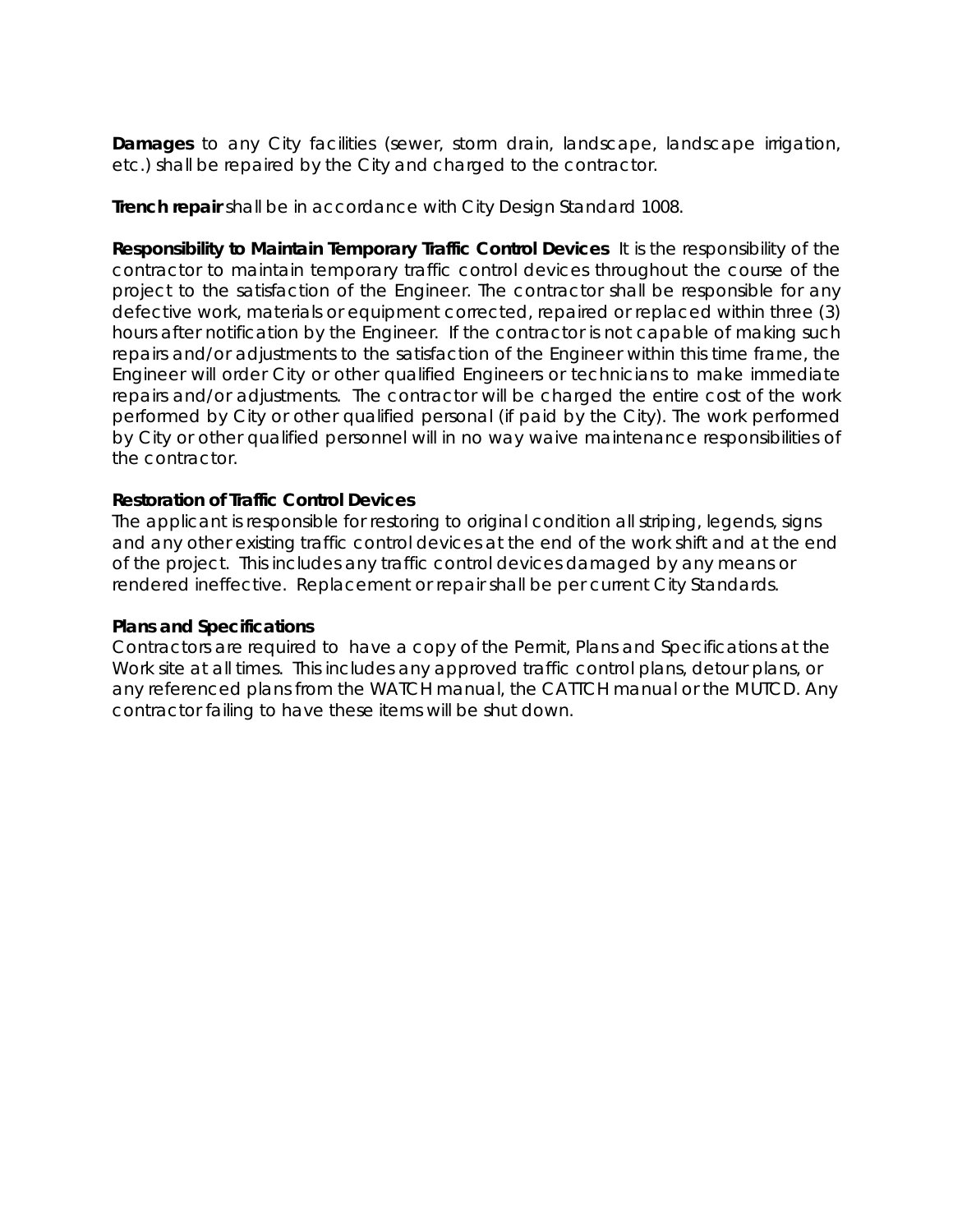## TRAFFIC CONTROL NOTIFICATION LIST

**City of Fontana, Engineering**

**City of Fontana, Public Works**

Organization Contact Phone/Fax/E-Mail

8353 Sierra Ave **Phone: (909) 350-7610** Fontana, CA 92335 Fax: (909) 350-7676 **Jeff Kim Engineering Manager** ikim@fontana.org **Travis Robertson** Travis Robertson **Inspection Supervisor** [TRobertson@fontana.org](mailto:TRobertson@fontana.org) **David Teater Associate Engineer, Traffic** [dteater@fontana.org](mailto:dteater@fontana.org) **Darrin Huggins Contains** Supervising Traffic Specialist [dhuggins@fontana.org](mailto:dhuggins@fontana.org) **Dave Perez Contains a Senior Traffic Technician** deperez@fontana.org Kyle Scribner **Kyle Scribner** Senior Engineer **Kyle Scribner@fontana.org** 

16489 Orange Way Phone: (909) 350-6760 Fontana, CA 92335 Fax: (909) 350-6755 **Todd Heagstedt** Todd Heagstedt **Network** Utilities & Streets Supervisor [theagstedt@fontana.org](mailto:theagstedt@fontana.org) **Rob Rigby Rob Rigby Example 20** The Utilities & Streets Supervisor **[rrigby@fontana.org](mailto:rrigby@fontana.org)** 

| City of Fontana, Police Department<br>17005 Upland Ave<br>Fontana, CA 92335<br><b>Kurt Schlotterbeck</b><br><b>Wendy Hostetter</b> | Traffic Sergeant<br><b>Dispatch Supervisor</b> | Phone: (909) 350-7700<br>(909) 356-8700<br>Fax:<br>kschlotterbeck@fontana.org<br>whostetter@fontana.org |
|------------------------------------------------------------------------------------------------------------------------------------|------------------------------------------------|---------------------------------------------------------------------------------------------------------|
| San Bernardino County Fire<br>1743 W Miro Way<br><b>Rialto, CA 92376</b><br><b>Jeff Birchfield</b>                                 | <b>Division Chief</b>                          | Phone: (909) 356.3805<br>jbirchfield@sbcfire.org                                                        |
| San Bernardino County Sheriff<br>17780 Arrow Boulevard<br>Fontana, CA 92335                                                        | Dispatch-Fontana                               | Phone: (909) 356-6767<br>font-pic@sbcsd.org                                                             |
| California Highway Patrol<br>13982 Victoria Street<br>Fontana, CA 92336                                                            | Dispatch<br>Dispatch                           | Phone: (909) 428-5400<br>talrodriquez@chp.ca.gov<br>rkingston@chp.ca.gov                                |

[sanbernardinocountycommsuper](mailto:sanbernardinocountycommsupervisors@amr.net) [visors@amr.net](mailto:sanbernardinocountycommsupervisors@amr.net)

**American Medical Response** 7925 Center Ave Phone: (800) 474-1777 Rancho Cucamonga, CA 91730 Fax: (909) 945-5183

Dispatch Supervisors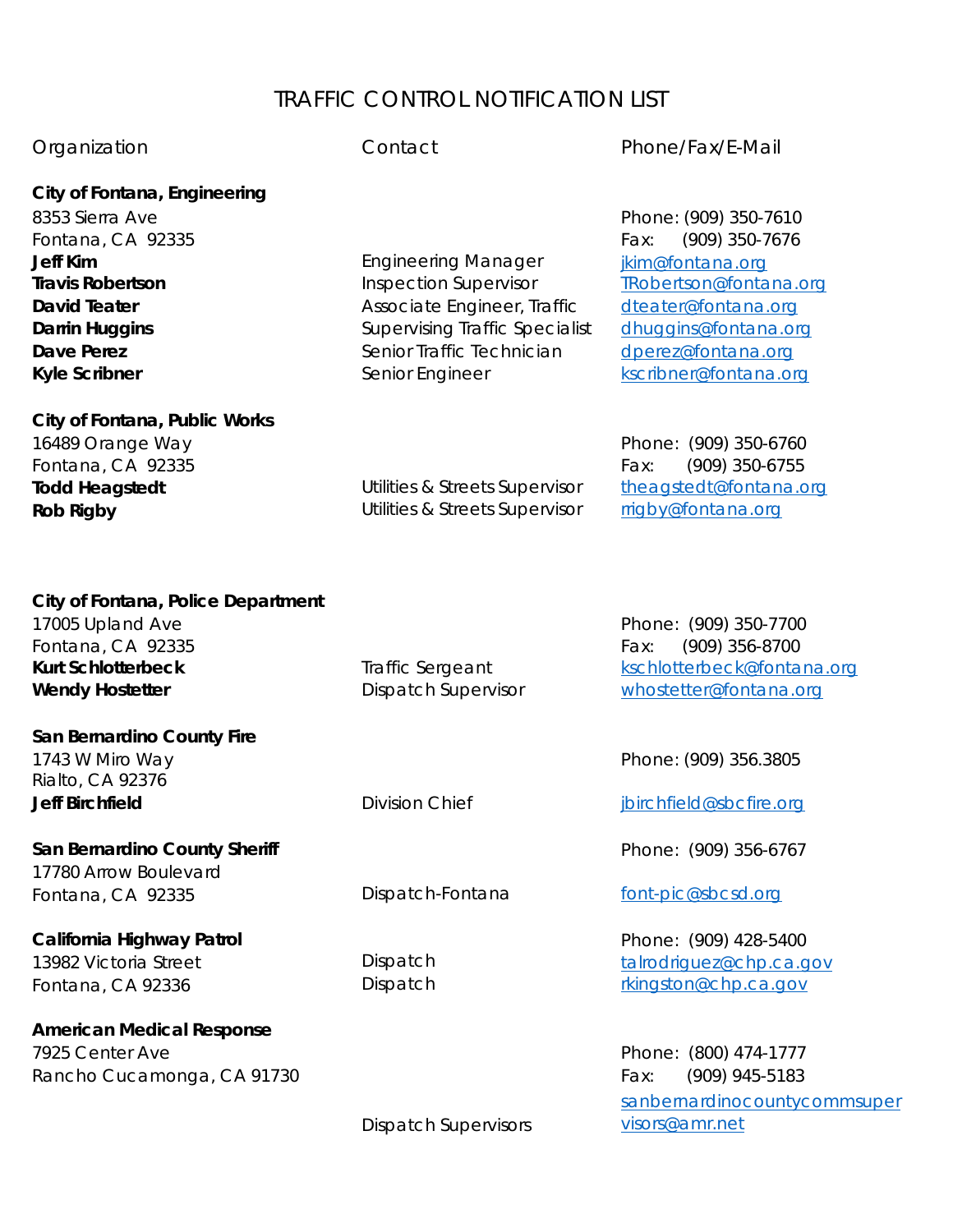| <b>Fontana School District Police</b><br>9680 Citrus Ave<br>Fontana, CA 92335<br><b>Julie Lewis</b>                                                                                                   | <b>Dispatch Supervisor</b>                                                                                                                    | Phone: (909) 357-7600 x29064<br>LewiJR@fusd.net<br>FSPDispatch@fusd.net                                                                   |
|-------------------------------------------------------------------------------------------------------------------------------------------------------------------------------------------------------|-----------------------------------------------------------------------------------------------------------------------------------------------|-------------------------------------------------------------------------------------------------------------------------------------------|
| <b>Fontana School District</b><br>9851 Catawba Ave<br>Fontana, CA 92335<br><b>Randal Bassett</b><br><b>Matthew Strother</b><br><b>Mary Stevens</b><br><b>Timothy DeLand</b><br><b>Jennifer Morris</b> | Superintendent<br><b>Executive Director FMOT</b><br>Director, Transportation<br>Director, Facilities<br><b>Facilities Planning Technician</b> | Phone: (909) 357-7600<br>Randal.Bassett@fusd.net<br>MattS@fusd.net<br>Mary.Stevens@fusd.net<br>Timothy.DeLand@fusd.net<br>MorrJE@fusd.net |
| <b>Etiwanda School District</b><br>6061 East Avenue<br>Etiwanda, CA 91739<br><b>Jay Strain</b>                                                                                                        | <b>Transportation Director</b>                                                                                                                | Phone: (909) 899-2451<br>(909) 899-1235<br>Fax:<br>Jay_Strain@etiwanda.k12.ca.us                                                          |
| <b>Colton Joint Unified School District</b><br>1212 Valencia Dr<br><b>Colton, CA 92324</b><br>Owen Chang                                                                                              | <b>Director of Facilities</b>                                                                                                                 | Phone (909) 580-5000<br>Owen_Chang@cjusd.net                                                                                              |
| <b>Chaffey Joint Union High School District</b><br>211 W Fifth Street<br>Ontario CA 91762<br><b>Brice Sunderland</b>                                                                                  | <b>Transportation Director</b>                                                                                                                | Phone:<br>$(909)$ 988-8511<br>(909) 984-1164<br>Fax:<br>brice.sunderland@cjuhsd.net                                                       |
| <b>Rialto Unified School District</b><br>182 E. Walnut Avenue<br>Rialto, CA 92376<br>Martha Degorta                                                                                                   | Executive Adm Agent                                                                                                                           | Phone: (909) 820-7700<br>mdegorta@rialtousd.org                                                                                           |
| <b>Chaffey College</b><br>16855 Merrill Ave<br>Fontana, CA 92335<br>Roni Osifeso Petersen                                                                                                             | Administrative Assistant                                                                                                                      | Phone: (909) 652-7400<br>roni.osifeso@chaffey.edu                                                                                         |
| <b>Burrtec Waste</b><br>9820 Cherry Ave<br>Fontana, CA 92335<br>Norma Carrillo                                                                                                                        | Dispatch                                                                                                                                      | Phone: (909) 822-9739<br>(909) 429-4291<br>Fax:<br>ranchocs@burrtec.com                                                                   |
| <b>Omnitrans</b>                                                                                                                                                                                      |                                                                                                                                               |                                                                                                                                           |